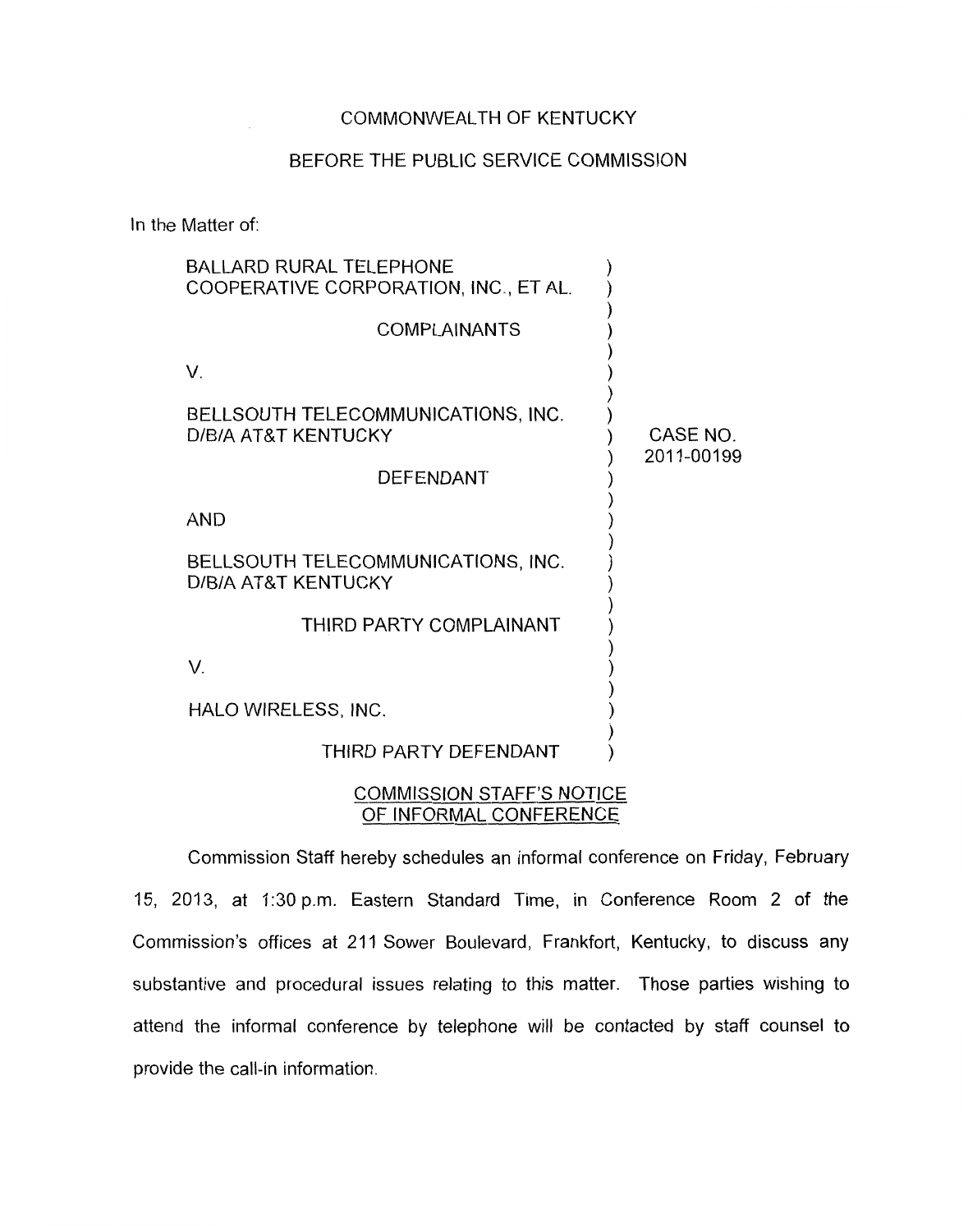Jeff Tefollen<br>Executive Director<br>Public Service Commission P. *0.* Box 615 Frankfort, KY 40602

FEB 1 4 2013 DATED

cc: Parties of Record